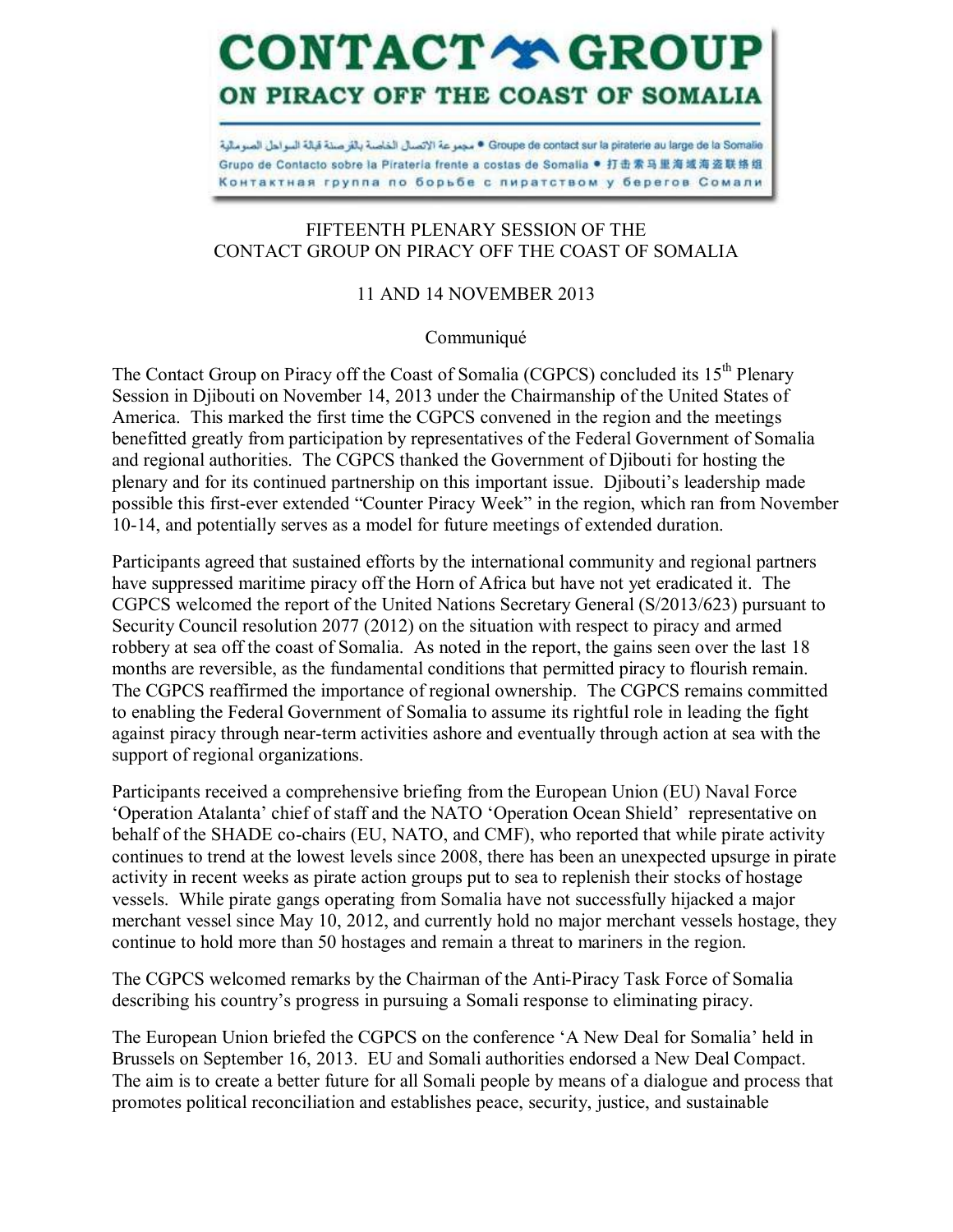development throughout the country. International partners have committed to provide political and financial support (1.8 billion Euros) to the New Deal Compact.

CGPCS participants visited the Japan Self Defense Forces' operational facility and the flagship of the EU Naval Force 'Operation Atalanta,' HNLMS JOHAN DE WITT, to receive an update on counter piracy from the SHADE co-chairs, an operational briefing, and review first-hand the capabilities that international maritime forces bring to counter-piracy efforts. The CGPCS welcomed the success of international forces in suppressing piracy off the coast of Somalia; the continued downturn in piracy is due in no small part to their vigilance and cooperation. The CGPCS noted the continuing need for maritime forces to suppress piracy at sea and urged contributing nations to continue the deployment of counter piracy missions and forces to the region, and welcomed in this regard the Japanese decision to participate in Combined Task Force 151 of Combined Maritime Forces after December 2013. The CGPCS noted that continued pressure from maritime forces is a critical component of further dismantling criminal networks that prey on shipping by making their business model unprofitable and unsustainable, and until these networks are dismantled, maritime trade will remain vulnerable.

The Contact Group endorsed the document *Messaging to the International Community* produced by Working Group 4 (WG4) and reaffirmed that the Federal Government of Somalia should lead counter piracy messaging efforts to Somalis and that the CGPCS should support those authorities to ensure messages be consistent with those of the international community. WG4 participants agreed that the Working Group had completed its mission and, noting the importance of messaging, recommended that future CGPCS Chairs develop an annual strategic communications plan.

The CGPCS welcomed Somalia's stated intent to adopt the Somali Maritime Resource and Security Strategy, noted the reaffirmation of that strategy during the New Deal Conference in Brussels, and encouraged continued international commitment from partners positioned to support its implementation. There is now a need to establish an effective mechanism by which the donor community can engage with both the Federal Government of Somalia and regional partners.

United Nations Assistant Secretary-General for Political Affairs Mr. Taye-Brook Zerihoun briefed CGPCS participants on ongoing UN efforts, including through the Trust Fund to Support Initiatives of States Countering Piracy off the Coast of Somalia. Following the conclusion of the United Nations Political Office for Somalia (UNPOS) mandate, the Trust Fund Board decided to designate the United Nations Assistance Mission to Somalia (UNSOM) as one of the Recipient UN Organizations in place of UNPOS in the Trust Fund Board.

The CGPCS welcomed contributions from France, Italy, Norway, and the Netherlands to the Trust Fund since the fourteenth plenary in May 2013, bringing the total deposited contributions to the Trust Fund to nearly **\$19.21** million since its inception in January 2010, of which **\$16.92** million has been committed and disbursed. During the November 14 meeting of the Trust Fund Board, four projects worth \$1.7 million submitted by INTERPOL, International Maritime Bureau, and United Nations Office on Drugs and Crime (UNODC) were approved.

The CGPCS approved the Trust Fund Board of Directors for 2014-2015, to include representatives from the following countries: France, Germany, Japan, Kenya,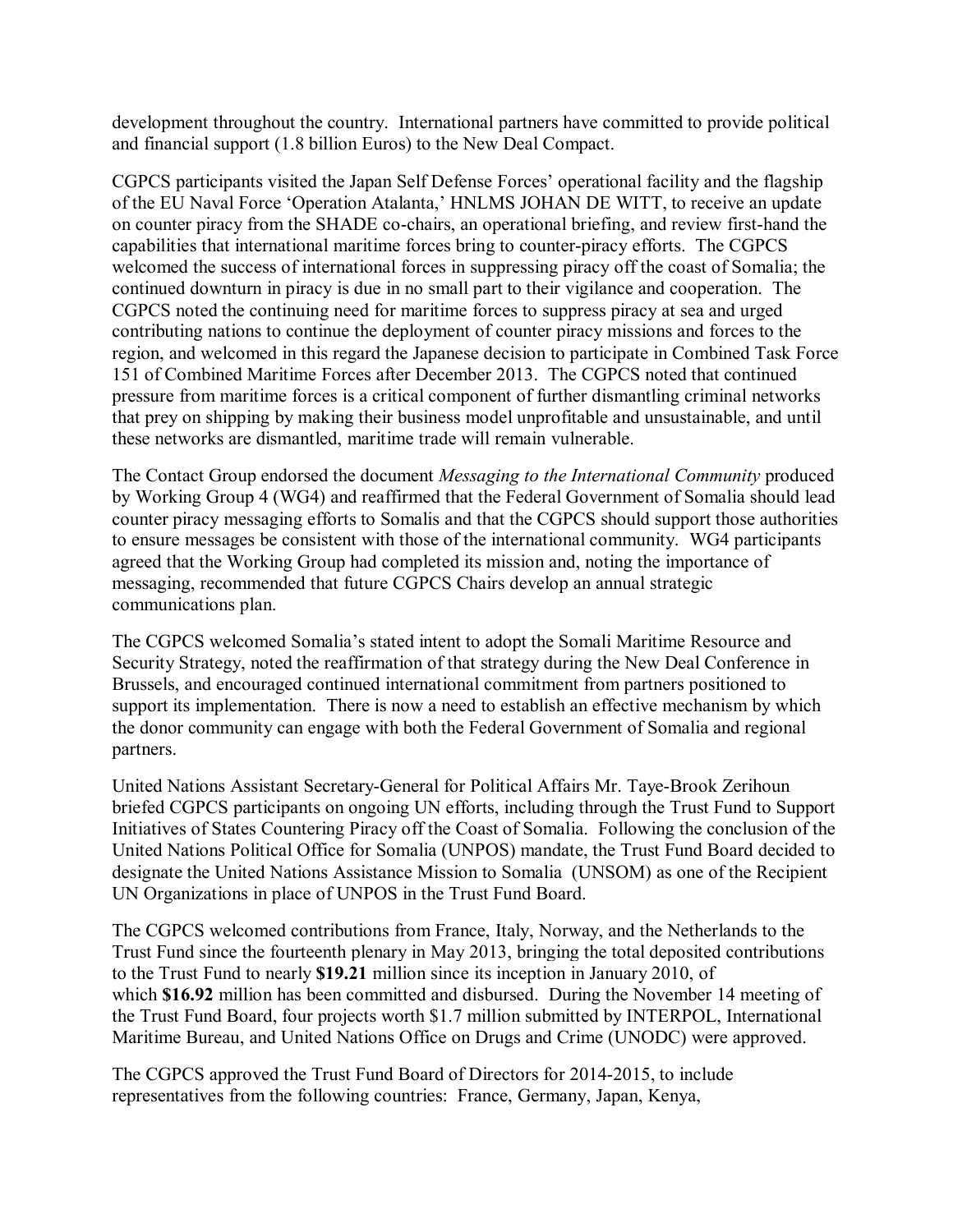Netherland/Norway (shared seat), Seychelles, Somalia, the United Arab Emirates, the United Kingdom, and the United States of America.

The CGPCS welcomed the contribution of the European Union of 37.5 million Euros for regional maritime security program of which a major part will benefit Somalia.

The Director of Operations for UNODC reiterated the commitment of UNODC to ongoing capacity building programs. He noted specifically the commencement of UNODC efforts to support Somali maritime law enforcement and ongoing maritime legal reform activities designed for delivery under the Kampala Process.

The United Kingdom updated the CGPCS on the second Somalia Conference, co-chaired by the President of the Federal Government of Somalia and the British Prime Minister on May 7, 2013. The Federal Government of Somalia presented its plans and immediate priorities on security, justice, and public financial management. International partners committed expertise and over \$350 million in funding.

The United Arab Emirates shared the conclusions of its Dubai Conference, and reiterated the commitment of the UAE to support Somalia in its efforts to recover its stability and build the capacity to combat piracy. The CGPCS noted with appreciation the UAE's focus on publicprivate partnerships in this endeavor.

CGPCS members visited the EU's regional maritime capacity building mission EUCAP Nestor where they received an extensive presentation of the mission's on-going activities to increase the maritime security capacity of countries of the Horn of Africa and the Indian Ocean. The CGPCS noted with satisfaction that EUCAP Nestor is now fully operational.

The CGPCS attended a briefing on the successful operation of the Djibouti Regional Training Center (DRTC) being built under the auspices of the Djibouti Code of Conduct implemented by the International Maritime Organization (IMO). The CGPCS noted the continuous efforts of the Government of Djibouti, EU MARSIC project, and IMO to deliver training that benefits the region. The CGPCS commended the efforts of donors such as Japan for work in building regional capacity, including through contributions to the establishment of the DRTC. The CGPCS toured the future site of the training center now under construction.

Working Group 1 (WG1) focused on regional engagement, capacity building, and information sharing. There was strong support for greater regional ownership and strengthening capabilities. Participants received updates from the Federal Government of Somalia, Somaliland, Puntland, and Galmadug on the positive progress achieved on the ground and their respective priorities and challenges looking forward. There was continued endorsement of the Somali Maritime Resource and Security Strategy and the technical-level coordination between the parties achieved through the Kampala Process. There was support for preserving such an inclusive process while also ensuring more regular engagement with the international community. WG1 participants discussed different mechanisms; UNODC and WG1 will convene a meeting of Somali and key international stakeholders in the region to take forward this work. WG1 also heard updates from the Governments of Djibouti, Kenya, Mauritius and Seychelles, and UNSOM, UNODC, EU, Regional Fusion and Law Enforcement Center for Safety and Security at Sea (REFLECS<sup>3</sup>), formerly RAPPICC, and the Djibouti Code of Conduct. The Intergovernmental Authority on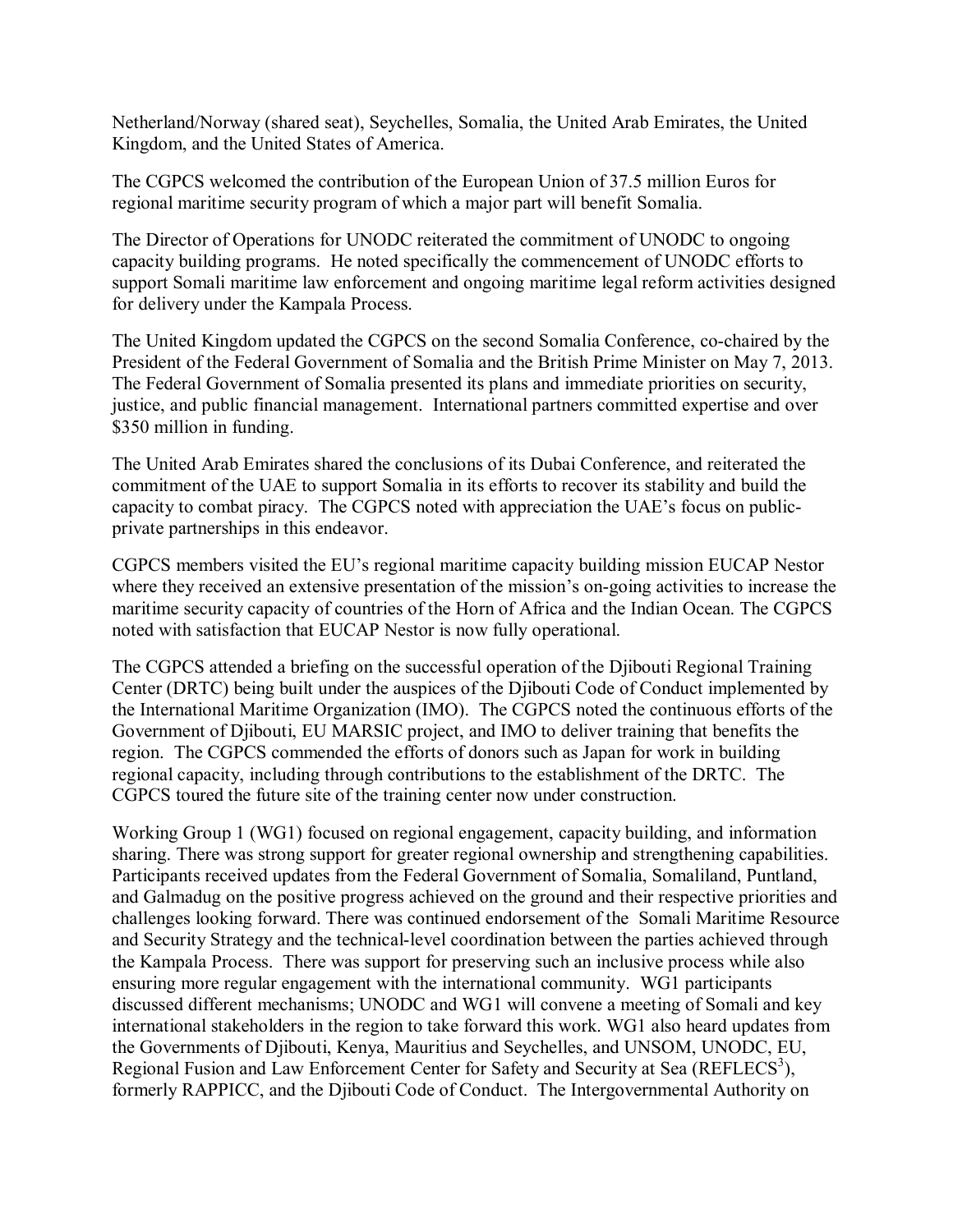Development provided a briefing on its security sector reform program. WG1 received updates on the work of the Capacity Building Coordination Group (CBCG) and its outreach to facilitate the input and validation of regional countries' capacity building requirements. The CBCG met for its fifth session and continued to pursue an analysis of the maritime security needs of Somalia and other regional countries. The CBCG agreed that maritime commercial capacity building projects should be included in the CBCG process.

On information sharing, WG1 noted the intent of SHADE to form a working group dedicated to arriving at the most accurate possible statistics and threat analysis for the region. In addition, a technical sub group of WG1 will consider future information sharing requirements in the maritime domain and present a paper on the anticipated challenges and potential solutions for discussion by WG1 in early 2014.

The Chair of Working Group 3 (WG3) noted the enduring concern of some countries over the scope of the High Risk Area (HRA). He reported that WG3 was not able to agree on the convening of an ad hoc meeting this year to discuss the matter as industry desired more time for internal deliberation after the first meeting of a SHADE working group to conduct a threat analysis in December 2013. Several delegations expressed the importance of implementing the decision taken by the  $14<sup>th</sup>$  Plenary meeting of the CGPCS to hold an ad hoc meeting to review the scope of HRA before the end of the year, while expressing regret that the meeting has not been convened. Those delegations have noted their view that the extended HRA as outlined in BMPs 3 and 4 does not reflect the reality regarding piracy activity in the Red Sea and some parts of the Indian Ocean.

The CGPCS commended the efforts of WG2 to provide legal guidance on all legal issues related to the fight against piracy, including in regard to ensuring the prosecution of suspected pirates. Legal capacity building remained a focus of the CGPCS. Working Group 2 (WG2) discussed ongoing activities, including the November 5-9, 2013 Kampala Process meetings in Djibouti in which Somali technical experts developed a three-year training plan for key legal partners engaged in combating maritime crime. WG2 also welcomed the continuing infrastructure, training, and mentoring focus of UNODC's prisons and corrections work in Somalia. In this regard, WG2 strongly urged states and organizations to remember that the incarceration of pirates is an important long-term element of counter piracy actions that will require sustained future support. WG2 reported that 1130 Somali pirates are now detained for trial, undergoing trial, or convicted, in 22 nations.

WG2 discussed legal aspects of the use of Privately Contracted Armed Security Personnel (PCASP) and discussed practical examples of situations involving PCASP onboard private vessels and noted the submission by the United Nations Interregional Crime and Justice Research Institute (UNICRI) of the draft report by the Informal Expert Working Group on the use of Privately Contracted Armed Security Personnel (PCASP) on Board Ships. It noted the development and implementation of standards through ISO PAS 28007 and the disposition of seized pirate equipment and compensation, and discussed Somali child pirate suspects, and detention and human rights in the counter piracy context. The comprehensive list of WG2 legal papers addressing legal counter piracy challenges can be found in the WG2 Legal Toolbox on the CGPCS webpage.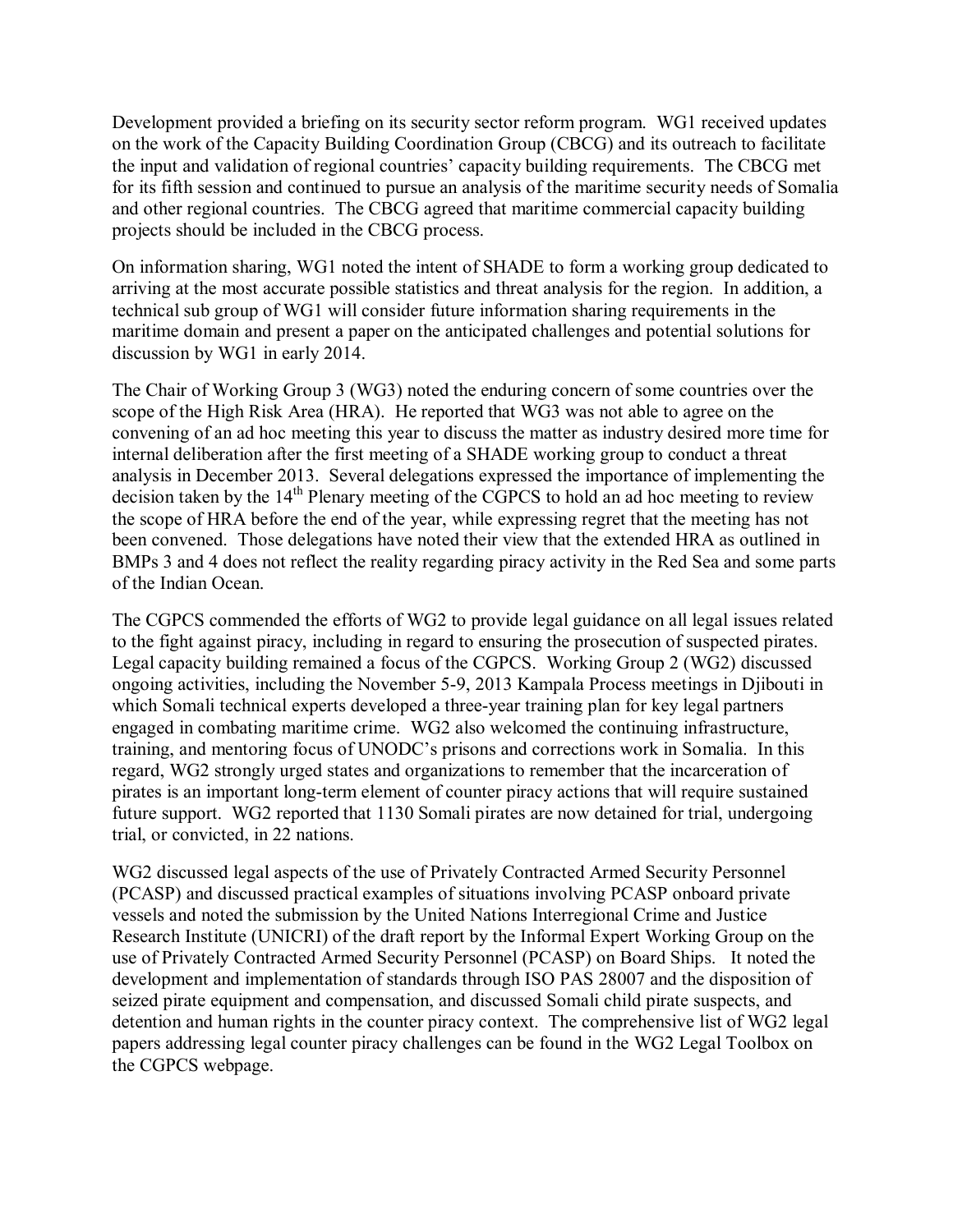Oceans Beyond Piracy (OBP) presented remarks on "Sustaining Progress" emphasizing the necessity of continued efforts by navies, industry, and regional states to provide the operating time and space for solutions ashore. OBP also stressed the urgent need to pragmatically address priority issues on land, since comprehensive solutions will take time to demonstrate a lasting impact on maritime crime. The CGPCS welcomed the presentation and noted the continuing good work being undertaken by, and important role of, non-governmental organizations (NGOs). The role of NGOs in providing advocacy and direct support to the Somali people, in an apolitical manner, is particularly noteworthy. The CGPCS reaffirmed its commitment to continuing productive relationships with the NGO community.

The key legal challenge in countering piracy off the coast of Somalia is to ensure the prosecution of pirate kingpins and financiers. The CGPCS called on the Somali authorities to make all efforts to bring to justice those who are using Somali territory to plan, facilitate, or undertake criminal acts of piracy and armed robbery at sea. The CGPCS also encouraged Somali authorities to pass all relevant legislation to facilitate the prosecution of individuals suspected of piracy and the imprisonment of convicted pirates in the country.

The World Bank briefed participants on the newly released report, "Pirate Trails." The CGPCS Chair commended the World Bank, UNODC, and INTERPOL for preparing the report and encouraged the continued devotion of resources to efforts seeking to expose the movement of illicit funds generated by pirate activities.

Working Group 5 (WG5) welcomed the key recommendations arising from the joint World Bank, UNODC, and INTERPOL "Pirate Trails" report. Technical assistance and capacity building are necessary to help Somali and other regional countries' authorities to recruit and train staff capable of exercising regulatory and supervisory functions over the financial sector. WG5 also welcomed the work undertaken by UNODC, in collaboration with the World Bank, to enhance the regulation and supervision of Money or Value Transfer Services inside Somalia, including the establishment of the Somali Money Services Association.

Seychelles reported on their experience with a relatively new but well-functioning Financial Intelligence Unit and noted the advantages of being part of the Egmont network. A solid system of financial control is necessary to avoid abuse of financial systems, such as money laundering, by piracy financiers and organizers. In this respect, WG5 welcomed the work undertaken by UNODC, in collaboration with the World Bank, to enhance the regulation and supervision of Money or Value Transfer Services inside Somalia, including the establishment of the Somali Money Services Association.

The CGPCS noted that international information sharing, cooperation, and coordination are essential to the disruption of pirate networks ashore and must be a priority as participants seek to end the impunity thus far enjoyed by pirate kingpins and financiers. The CGPCS took note of the Government of Seychelles' announcement regarding the re-missioning of the Regional Anti-Piracy Prosecution and Intelligence Coordination Center (RAPPICC) to the Regional Fusion and Law Enforcement Center for Safety and Security at Sea  $(REFLECS<sup>3</sup>)$ . The new center will pursue a tripartite mission: 1) combating transnational organized maritime crime, 2) sharing maritime trade information, and 3) coordinating regional capacity building efforts. The CGPCS noted that through consultation with and substantive participation by other regional states and partners, sustainable maritime rule of law in the greater region may be achieved.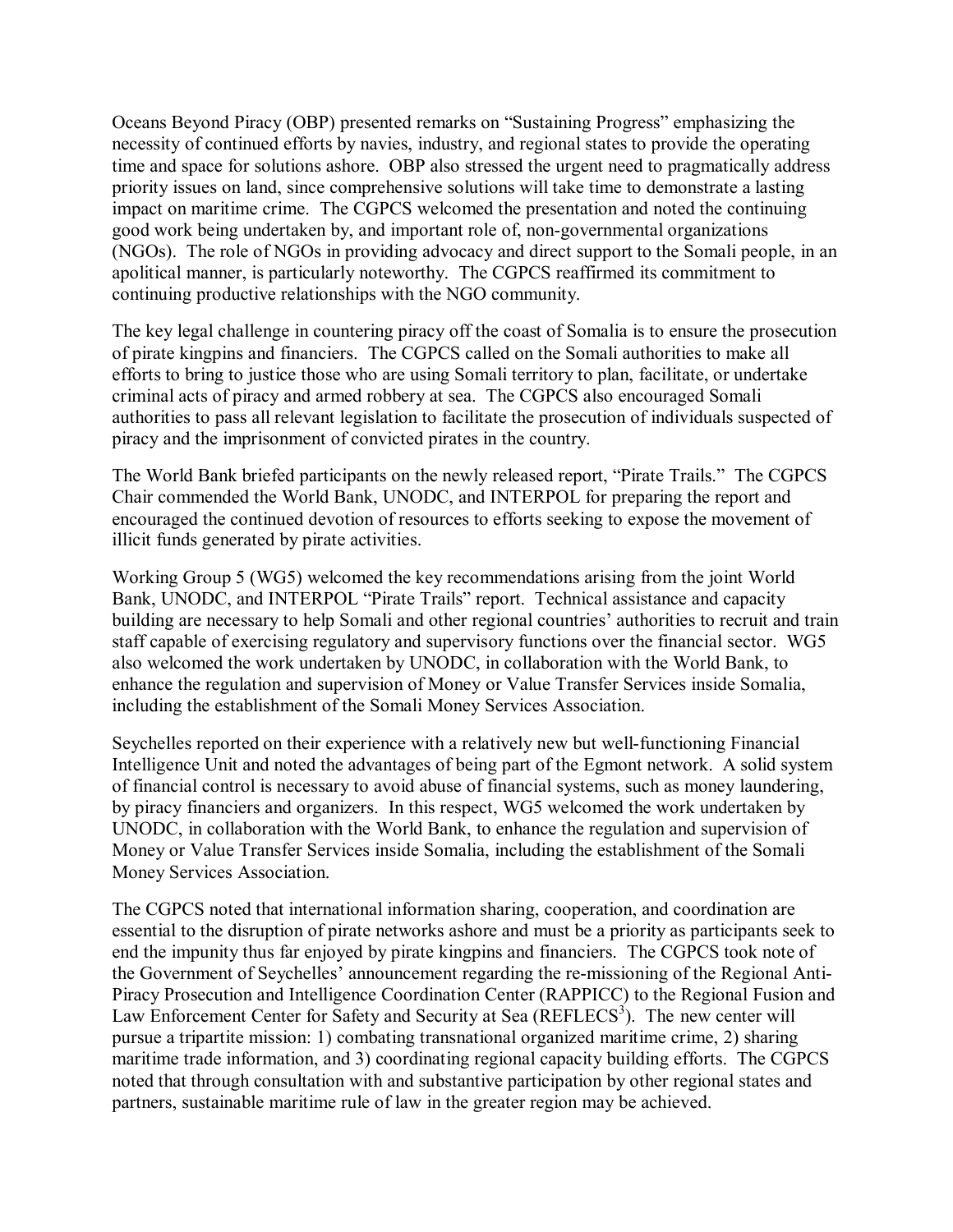WG5 called upon states to step up efforts to investigate and prosecute pirate financiers. INTERPOL briefed members of WG5 on the newly-established Joint Investigative Team (JIT) gathering investigators and prosecutors from Kenya, Tanzania, and Seychelles; this offers a promising mechanism for cross border cooperation and effective investigation of pirate networks and their affiliates in the Horn of Africa. WG2 will review its existing documentation in the WG2 Legal Toolbox with a view to assist.

The end of piracy off the Horn of Africa ultimately depends on the engagement and leadership of regional partners. In some areas, progress is apparent and the CGPCS commended the continued effort of states, in particular states in the region, to prosecute and to facilitate the prosecution of suspected pirates, and encouraged states and organizations to continue sharing information and lessons learned on the prosecution of piracy. The Contact Group welcomed the efforts of the Federal Government of Somalia, Puntland, Somaliland, and Galmadug to combat piracy and noted the ongoing challenges, for which enhanced efforts are required.

The CGPCS reaffirmed the need for a continued naval presence in the region, in consonance with the United Nations Secretary General's report which noted that pirate attacks may increase if the international naval presence is reduced or if commercial vessels relax their self-protection measures.

The CGPCS agreed that close international coordination and cooperation continue to be crucial to counter piracy effectively. In this framework, it recognized the need to fully respect the relevant international law in international waters.

The Chair announced the formation of the Lessons Learned Project to be undertaken by a consortium consisting of the International Peace Institute, Cardiff University, Oceans Beyond Piracy, and the EU Institute for Security Studies. The Consortium will create and maintain an on-line repository to collect and make available to researchers, analysts, and policy makers the unedited submissions from CGPCS participants that reflect their views about the international efforts undertaken since 2008 to combat piracy off the coast of Somalia. The Chair urged all participants to make available to the Consortium their observations regarding the effort to combat piracy.

Participants engaged in an informal exchange of views on whether or how the CGCPS should evolve in the near future to account for progress achieved and more effectively address the tasks remaining. The incoming Chair will convene a strategic planning meeting early in 2014 to consider the options for evolution of the structure and working processes of the Contact Group.

The CGPCS welcomed the upcoming assumption of the chairmanship by the European Union. The outgoing and incoming chairs committed to close cooperation during the transition. At the invitation of the European Union, the CGPCS agreed to meet at the United Nations in New York on May 14, 2014.

All members of the Contact Group remain acutely aware that although attacks have declined, pirates continue to hold more than 50 innocent mariners in deplorable conditions. The Contact Group also remains mindful that piracy is a crime whose direct victims are individual human beings deprived of their freedom and, tragically, on several occasions their lives, as well as their families, for whom also the consequences are serious and enduring. The Maritime Piracy